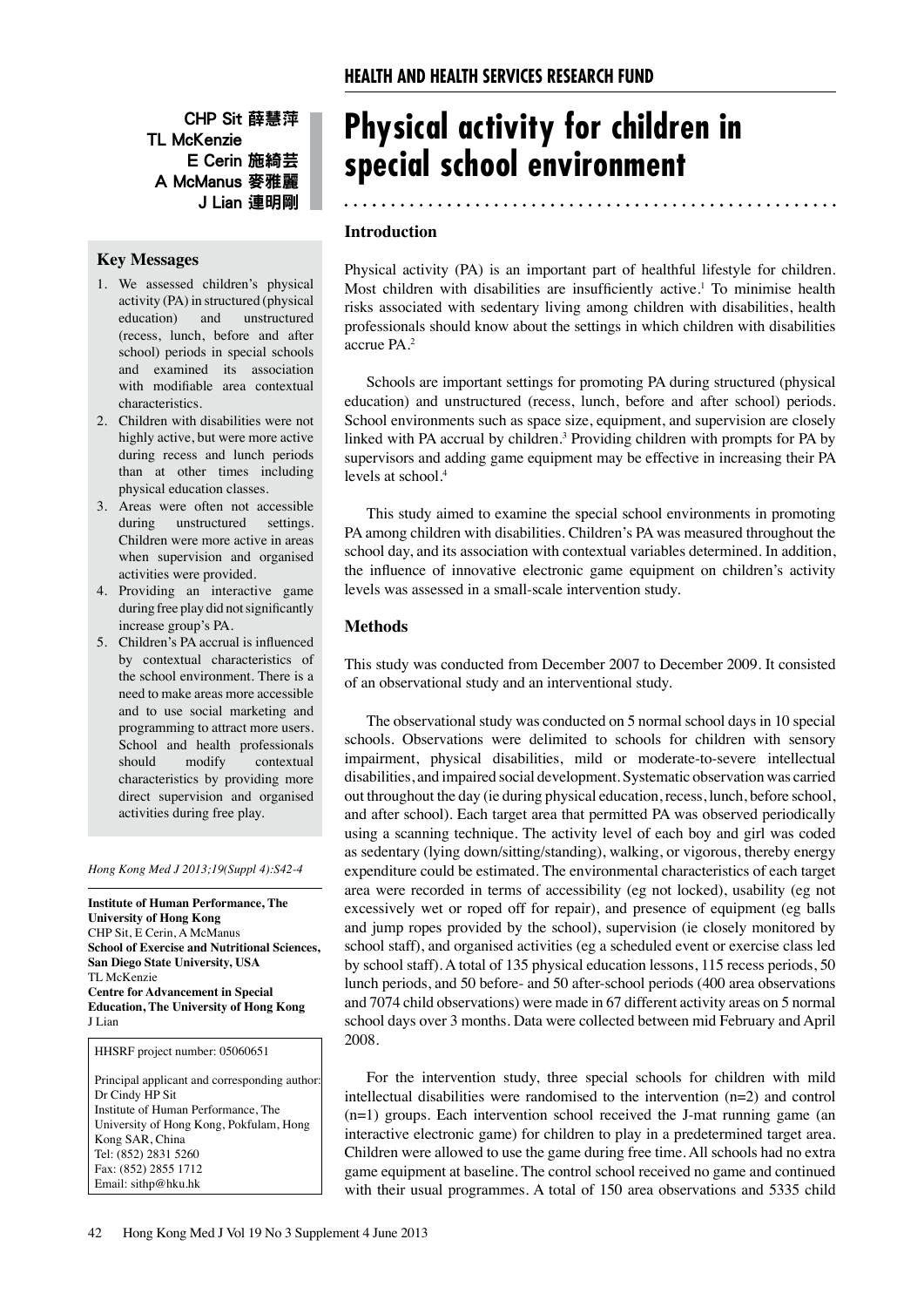observations were made during 5 normal school days over a month at baseline and 3-month post-intervention.

The System for Observing Play and Recreation in Communities<sup>5</sup> (SOPARC) was modified to document children's PA in structured and unstructured settings. It is a reliable measure for assessing children's PA in diverse and open activity environments (target areas) in both indoor and outdoor settings. Six observers were trained to use the SOPARC guidelines. Prior to data collection, reliability tests were conducted on 1 normal school day in each participating school by multiple independent observers. Inter-observer agreement for the number of area users was 97% for both girls and boys, for characteristics of the target areas were 98% for girls and 97% for boys, and for activity levels were 97% for girls and 96% for boys.

#### **Results**

A total of 1230 and 5844 child observations were made on 5 observation days during 135 physical education lessons and during free play periods, respectively. Overall, children were sedentary about half the time during physical education and free play (Fig 1). Children were less sedentary (P<0.0001) and were more likely to engage in walking (P<0.0001) during free play than physical education.

Some activity areas at lunch, as well as before and after school were vacant (data not shown). When summing the walking and vigorous categories, boys engaged in moderateto-vigorous PA (MVPA) more often than girls before school (P<0.0001) and during recess (P<0.0001), but less often after school (P<0.05). Children with sensory impairments and mild intellectual disabilities tended to engage in more MVPA during physical education than those with moderateto-severe disabilities (P<0.01) [data not shown].



**Fig 1. Proportion of children in three activity levels during physical education and free play settings**

A total of 67 target areas in the 10 special schools were identified, and the contextual characteristics (ie accessibility, usability, and presence of supervision, activity organised, and equipment) of each area were assessed during each visit (ie 265 observations x 67 areas = 17755 area visits). Overall the target areas were accessible to students during 47.1% (standard deviation [SD], 23.9) of the area visits. Meanwhile, target areas were usable 92.3% (SD, 11.0) of the observations, whereas 18.1% (SD, 13.7) were supervised, 2.8% (SD, 4.8) provided organised activities, and 32.5% (SD, 30.7) were equipped. Figure 2 illustrates these characteristics for the four free play periods. Areas were more likely to be accessible and supervised during recess periods than others (P<0.01).

A summary score for activity intensity—energy expenditure rate (EER)—was estimated for each unstructured setting using a standard calculation.<sup>5</sup> Overall, children were more physically active (ie had a higher mean EER) when the activity areas were supervised (and before and after school) and being organised (and at lunchtime and after school) [Table].

The mean EER during overall free play periods was significantly higher in children in intervention schools than in the control school (P<0.01). Overall, children had a significant reduction in mean EER during free play periods (P<0.01), before school (P<0.05), and during recess  $(P=0.001)$ , indicating the minimal effects of the interactive electronic game on children's activity accrual.

#### **Discussion**

In unstructured settings, children's PA behaviour is voluntary, spontaneous, and intermittent in nature. Their participation in PA is therefore highly related to the



**Fig 2. Contextual characteristics of 67 activity areas during free play times**